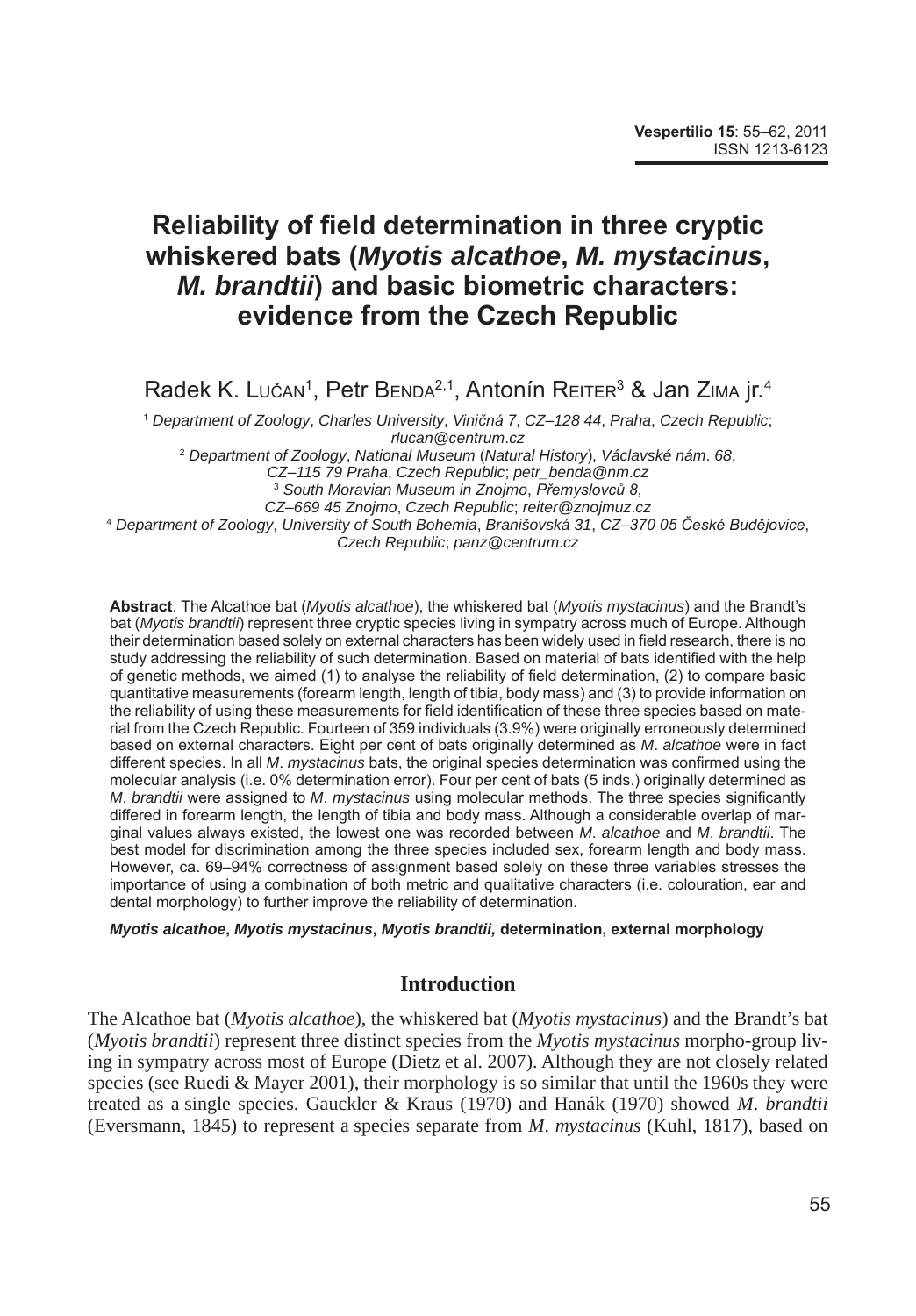body size and dental and penial morphology. Since that time, *M*. *mystacinus* and *M*. *brandtii* were easily distinguished in the field based on the presence of prominent cingular cusp on the upper large premolar  $(P^4)$  and the widened distal part of penis in the latter species (Gauckler & Kraus 1970, Hanák 1970, 1971). However, the influx of molecular methods into bat taxonomy at the beginning of the 21st century revealed another species within the morpho-group, whose existence had been predicted based on the results of karyologic studies by Volleth (1987) and field observations by von Helversen (1989). This new species was described as *Myotis alcathoe* von Helversen et Heller, 2001 (von Helversen et al. 2001) and the growing literature has confirmed its sympatric (and even syntopic) occurrence over much of the European continent (Niermann et al. 2007, Spitzenberger et al. 2008, Lučan et al. 2009, Jan et al. 2010, Bashta et al. 2011).

External characters used for field identification of these three bats (summarised by Dietz et al. 2007) are as follows:

*Myotis alcathoe* – smallest European *Myotis*; at first sight it resembles *Myotis daubentonii* but is clearly smaller; dorsal pelage is uniformly brown or reddish brown; face and ears are pale-coloured; feet are smaller than in *M*. *mystacinus* and *M*. *brandtii*; tragus is short, it does not reach the notch on the posterior edge of the ear or only scarcely; the large upper premolar  $(P^4)$  bears a distinct cingular cusp that is, however, not so prominent as in *M*. *brandtii*; penis is evenly narrow or slightly thickened at the end; forearm length <32.8 mm, fifth finger length <44 mm, third finger length <56 mm, thumb length <4.7 mm, tibia length <14.8 mm, foot length <5.8 mm.

*Myotis mystacinus* – slightly larger than *M*. *alcathoe*; dorsal pelage is very dark, frequently with yellowish tips giving bi-coloured ("frosty") appearance; face and ears are dark brown to black; tragus extends beyond the notch on the posterior edge of the ear; penis is evenly narrow for its whole length; tragus, tibia, foot and thumb lengths larger than in *M*. *alcathoe* (see above); cingular cusp on the large upper premolar as well as prominent protoconuli on upper molars are mostly missing or are very minute; the second small premolars in both jaws ( $P^3$  and  $P_3$ ) are markedly smaller than the first ones  $(P^2 \text{ and } P_2)$ .

*Myotis brandtii* – similar or same in size to *M*. *mystacinus*; dorsal pelage has light-golden hair tips; skinny parts on the face and the base and inner part of ears are pale (pinkish); tragus extends behind notch on the posterior edge of the ear; high cingular cusp on the large upper premolar  $(P^4)$ which is equal in height or even higher than the second small premolar  $(P^3)$ ; the two small upper premolars ( $P^2$  and  $P^3$ ) are almost equal in size; penis is club-shaped at its end.

Although basic external qualitative and quantitative characters discriminating *M*. *alcathoe*, *M*. *mystacinus* and *M*. *brandtii* were well defined (see above) and have been frequently used (see e.g. Niermann et al. 2007, Lučan et al. 2009, Danko et al. 2010), there is little information on the reliability of discrimination based on these characters particularly in *M*. *alcathoe*. This bat is a rare species and field workers do not often have an opportunity to train their identification skills on a large number of individuals. Moreover, the size characters given in the literature were taken from material originating from different parts of Europe, thereby they can include possible geographic variation, while there may be lower variation within a smaller geographic region (e.g. within Central Europe) which could be useful-to-know for local researchers to improve the reliability of their identification.

The aim of this study was (1) to analyse the reliability of field identification of *M*. *alcathoe*, *M*. *mystacinus* and *M*. *brandtii*, (2) to compare basic field measurements (forearm length, tibia length, body mass) in genetically identified individuals, and (3) to provide information on the reliability of discrimination based on these measurements for field identification of the respective three species based on relatively extensive data from the Czech Republic.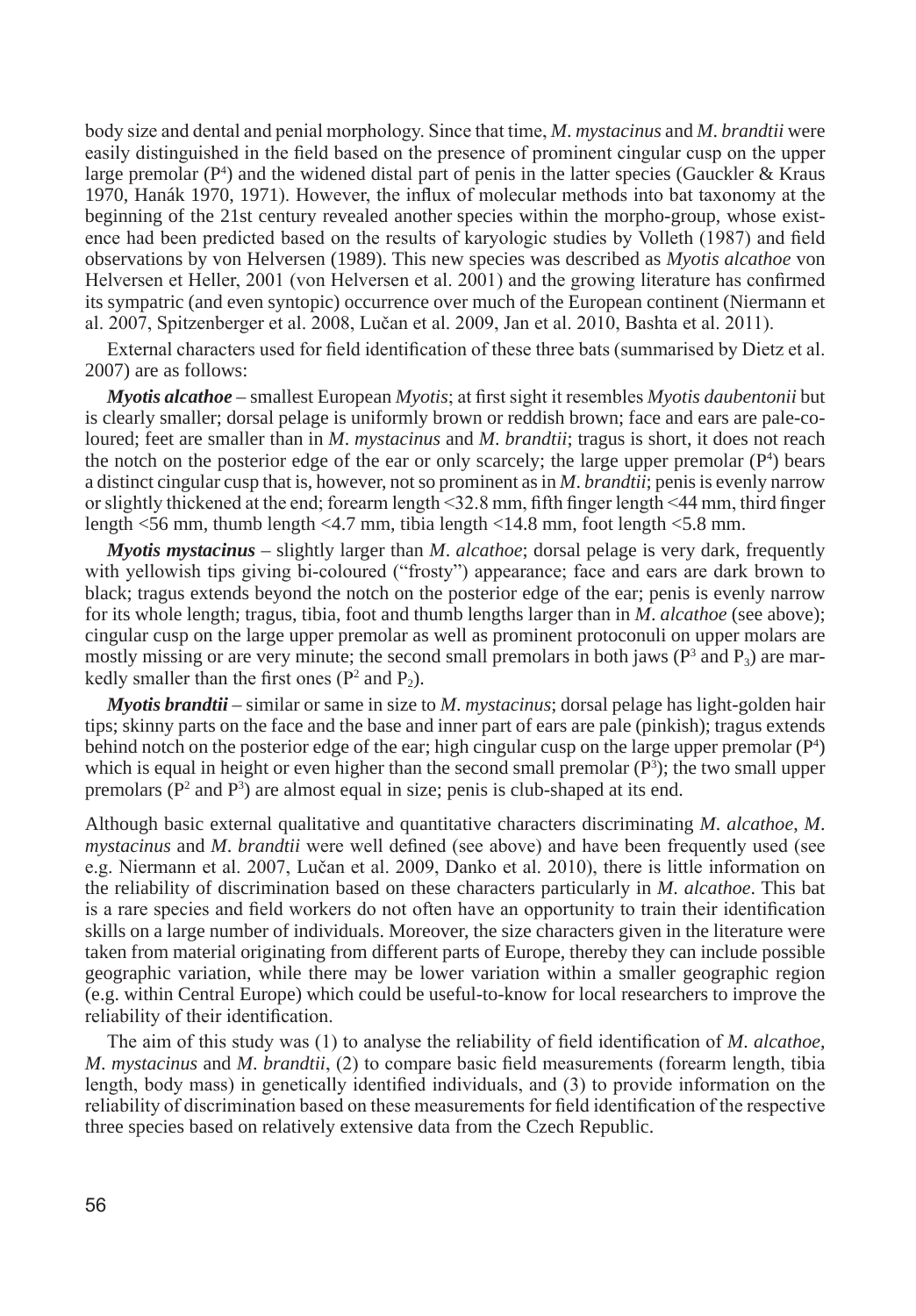### **Material and methods**

During various fieldworks focused on bats, *Myotis alcathoe*, *M*. *mystacinus* and *M*. *brandtii* were captured using mistnetting in suitable habitats (foraging sites, swarming sites) or by hand nets at roosting sites. Upon their identification based on external qualitative and quantitative characters summarized above, wing membrane samples were taken from each individual using the sterile biopsy punch (Worthington Wilmer & Barratt 1996) and stored in 96% ethanol. Sex, age, forearm length and body mass were recorded in most of the sampled bats  $(n=310)$ , while the length of tibia was only measured in a subsample of each species (n=77) only. Forearm length was taken including wrist. Only measurements of full-grown bats were used for analyses while juveniles measured before 15 July were excluded because of the possibility they did not reach adult size at that time.

Genomic DNA was extracted from the wing punch, with the DNeasy Blood & Tissue kit (QIAGEN). All individuals were genotyped for 12 microsatellite loci, which were selected for their ability to distinguish among the three species (Zima et al. 2011). Methodology of the PCR amplification, fragment analysis, genotyping and details of the microsatellites will be described elsewhere (Zima et al., in prep.). All individual genotypes were analysed as a single dataset, with three distinct "populations", which were represented by individuals of one of the three species. The most probable "population" of origin for each individual was determined using the Bayesian assignment test implemented in the GeneClass software (Cornuet et al. 1999). Original field determination was then compared with true species identity based on the molecular genetic analysis.

Given the normal distribution of the data we used factorial analysis of variance (ANOVA) to test the effect of species and sex on the forearm and tibia lengths and the body mass. We used Tukey test for post-hoc comparisons. The discriminant function analysis (DFA) was used to find best discriminating variables. In the first run we used the dataset including species, sex, forearm length, tibia length and body mass. Given the missing data on tibia length, this dataset was ca. four-times smaller (n=77) than the dataset used for final model that included sex, forearm length and body mass only (n=310). All analyses were performed using the Statistica 8.0 (Statsoft Inc.) software. If not specified, the values are presented as mean±S.D.

#### **Results**

#### *Reliability of Field Determination*

Altogether 359 individuals of *M*. *alcathoe*, *M*. *mystacinus* and *M*. *brandtii* were sampled at 18 localities (6 of them hosting *M*. *alcathoe*, 13 *M*. *mystacinus*, 9 *M*. *brandtii*) and identified to species using molecular genetic methods. Of these, 14 individuals (3.9%) were erroneously identified in the field based on external characters. Of 113 bats originally identified as *M*. *alcathoe* six were genetically identified as *M*. *mystacinus* (4 males, 2 females) and three as *M*. *brandtii* (2 males, 1 female), which means that 8% of the bats originally determined as *M*. *alcathoe* were in fact different species. In all 121 individuals of *M*. *mystacinus*, the original species determination was confirmed using the molecular genetic analysis (i.e. 0% determination error). Of 125 bats originally determined as *M*. *brandtii*, five (5 females) were assigned to *M*. *mystacinus* using molecular methods (4% determination error). While 9 of 14 erroneously determined bats were captured at a swarming site, where high numbers of bats (usually  $>100$  in a netting event) of up to 16 species are usually captured, the remaining five misidentified bats were sampled at much less "busy" sites. Thirteen of these bats were adults and one was a juvenile.

#### *External Characters*

The average forearm length [in millimetres] was 31.9±0.82 (n=90) in *M*. *alcathoe*, 34.7±1.2  $(n=118)$  in *M. mystacinus*, and  $35.8\pm1.1$   $(n=102)$  in *M. brandtii.* It significantly differed between the three species ( $F_{2,304}$ =297.5; p<0.0001) but also varied with sex within each species sample (F1,304=30.3; p<0.0001). While males and females did not differ in forearm length in *M*. *alcathoe* (p=0.56), males were significantly smaller than females in the two remaining species, *M*. *mystacinus* (p<0.001) and *M*. *brandtii* (p<0.05). Both sexes of *M*. *alcathoe* had a smaller forearm length than all *M*. *mystacinus* and *M*. *brandtii* (p<0.001 in all cases). While males of *M*. *mystacinus* had a smaller forearm length than both sexes of *M*. *brandtii* (p<0.001 in both cases), females of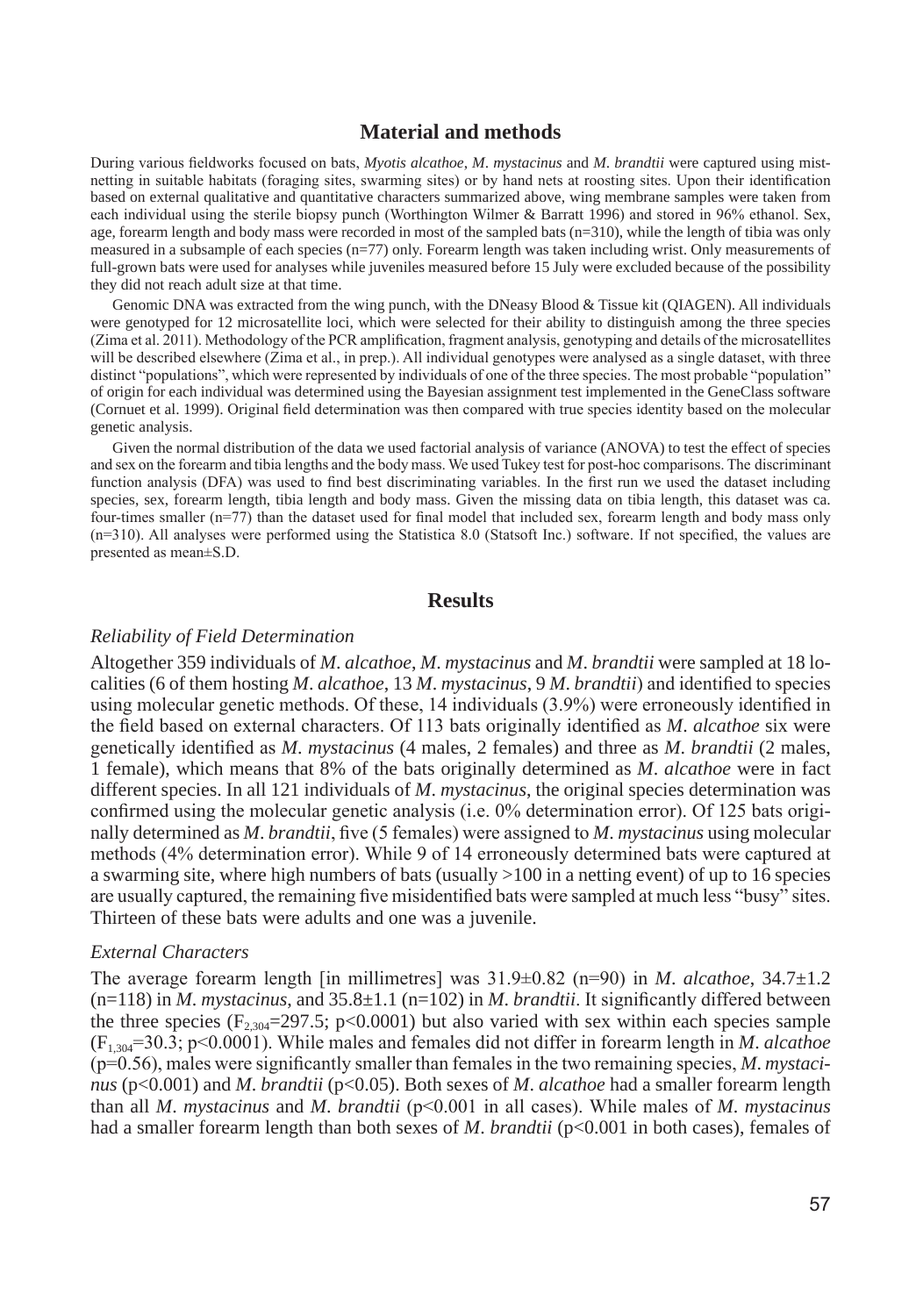Table 1. Biometric data given separately for each species and sex of *Myotis alcathoe*, *M*. *mystacinus* and *M*. *brandtii*. CI – confidence intervals, min – minimum, max – maximum

|                                       | sex / pohlaví | n  | mean / průměr S.D. |     | $-95$ CI | +95 CI | min  | max  |
|---------------------------------------|---------------|----|--------------------|-----|----------|--------|------|------|
| forearm length / délka předloktí [mm] |               |    |                    |     |          |        |      |      |
| Myotis alcathoe                       | 88            | 47 | 31.8               | 0.7 | 31.6     | 32.0   | 30.3 | 33.5 |
|                                       | 99            | 43 | 32.1               | 0.9 | 31.8     | 32.4   | 30.0 | 33.6 |
| Myotis mystacinus                     | 88            | 26 | 33.9               | 0.9 | 33.5     | 34.2   | 31.7 | 35.6 |
|                                       | 99            | 92 | 35.0               | 1.2 | 34.7     | 35.2   | 31.8 | 38.2 |
| Myotis brandtii                       | 88            | 31 | 35.3               | 1.1 | 34.9     | 35.7   | 32.6 | 37.4 |
|                                       | 99            | 71 | 36.0               | 1.1 | 35.7     | 36.2   | 32.9 | 38.2 |
| tibia length / délka tibie [mm]       |               |    |                    |     |          |        |      |      |
| Myotis alcathoe                       | 33+22         | 46 | 14.7               | 0.7 | 14.5     | 14.9   | 12.8 | 16.0 |
| Myotis mystacinus                     | 88+99         | 23 | 15.9               | 0.6 | 15.6     | 16.1   | 14.7 | 16.9 |
| Myotis brandtii                       | 88+99         | 8  | 16.2               | 1.1 | 15.3     | 17.1   | 14.5 | 17.4 |
| body mass / hmotnost [g]              |               |    |                    |     |          |        |      |      |
| Myotis alcathoe                       | 88            | 46 | 4.4                | 0.5 | 4.3      | 4.6    | 3.6  | 5.5  |
|                                       | 99            | 42 | 4.8                | 0.7 | 4.6      | 5.1    | 3.5  | 6.8  |
| Myotis mystacinus                     | 88            | 26 | 4.9                | 0.5 | 4.7      | 5.1    | 4.0  | 5.8  |
|                                       | 99            | 91 | 5.7                | 0.6 | 5.6      | 5.9    | 4.5  | 7.8  |
| Myotis brandtii                       | 88            | 31 | 5.9                | 0.9 | 5.6      | 6.2    | 4.8  | 9.0  |
|                                       | 99            | 68 | 6.4                | 0.7 | 6.2      | 6.5    | 4.7  | 8.5  |

Tab. 1. Biometrické údaje v závislosti na druhu a pohlaví u *Myotis alcathoe*, *M*. *mystacinus a M*. *brandtii*. CI – konfidenční interval, min – minimum, max – maximum

*M*. *mystacinus* had a smaller forearm length than females of *M*. *brandtii* (p<0.001) but did not differ from males of *M. brandtii* (p=0.59). Detailed data on forearm length for each species and sex are given in Table 1. Despite statistically significant differences in forearm length among the



Fig. 1. Distribution of forearm length in males (left) and females (right) of *Myotis alcathoe*, *M*. *mystacinus*  and *M*. *brandtii*.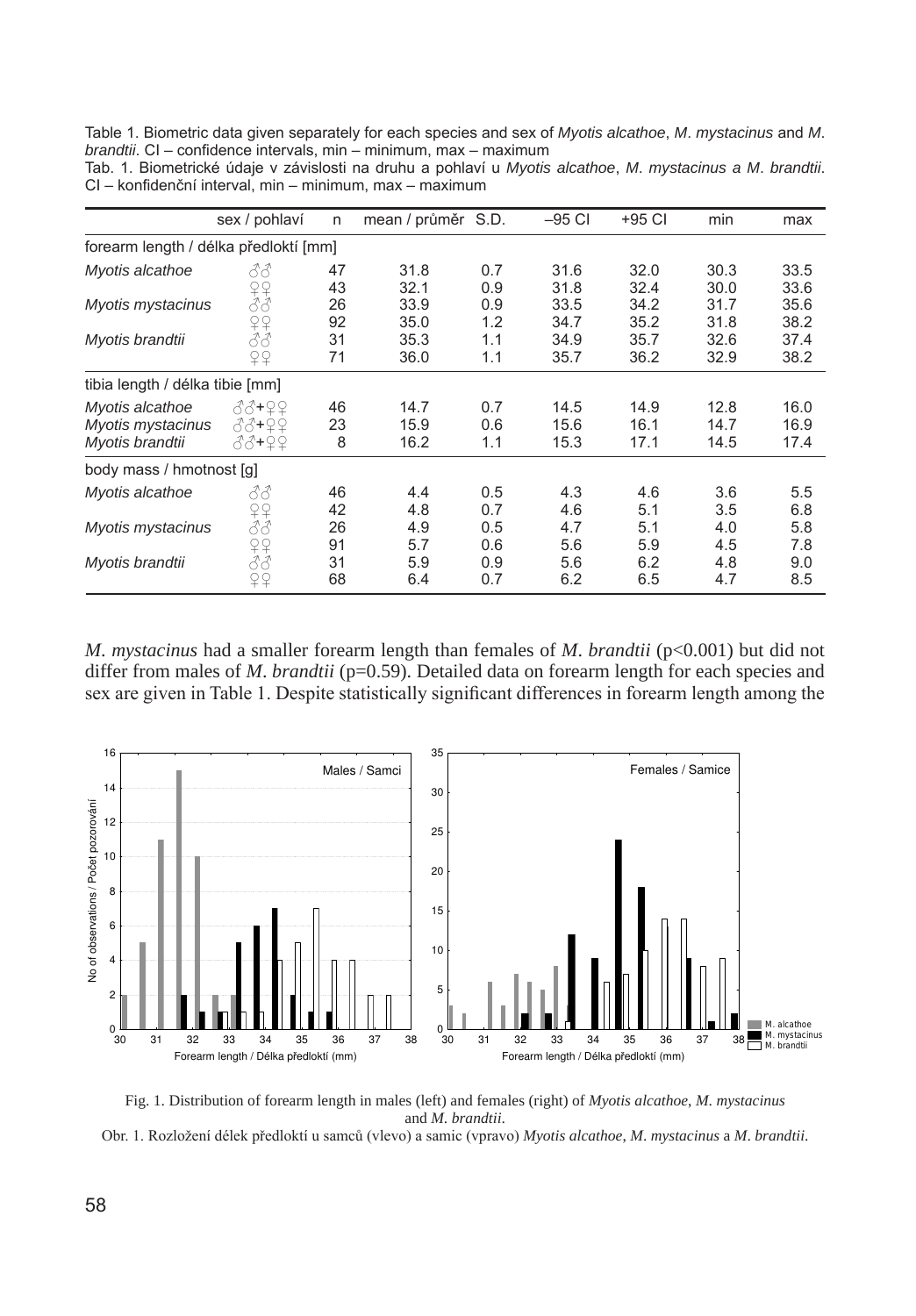species, there was a considerable overlap (Fig. 1). In males, the overlap of forearm lengths was 43.8% between *M*. *alcathoe* and *M*. *mystacinus*, 73.7% between *M*. *mystacinus* and *M*. *brandtii* and 7.7% between *M*. *alcathoe* and *M*. *brandtii*. In females, the overlap of forearm lengths was 29.6% between *M*. *alcathoe* and *M*. *mystacinus*, 96.9% between *M*. *mystacinus* and *M*. *brandtii* and 9.6% between *M*. *alcathoe* and *M*. *brandtii*.

The average length of tibia [in millimetres] was 14.7±0.7 (n=46) in *M*. *alcathoe*, 15.9±0.6 (n=23) in *M*. *mystacinus*, and 16.2±1.1 (n=8) in *M*. *brandtii*. While species identity had a significant effect on the length of tibia ( $F_{2,71}=12.6$ ; p<0.0001), sex did not ( $F_{1,71}=0.98$ ; p=0.16). *M.* alcathoe had a smaller tibia length than either of the remaining two species (p<0.001 in both cases) but *M*. *mystacinus* did not significantly differ from *M*. *brandtii* (p=0.44). Data on tibia length are given in Table 1. The overlap in tibia lengths was 55.1% between *M*. *alcathoe* and *M*. *mystacinus*, 80.6% between *M*. *mystacinus* and *M*. *brandtii* and 51.9% between *M*. *alcathoe* and *M*. *brandtii*.

The average body mass [in grams] was 4.6±0.6 in *M*. *alcathoe* (n=88), 5.6±0.7 in *M*. *mystacinus* (n=117) and 6.2±0.8 in *M. brandtii* (n=99). Species identity ( $F_{2,298}=108.4$ ; p<0.0001) and sex ( $F_1$ , <sup>298</sup>=44.8; p<0.0001) had a significant effect on body mass. Males of *M*. *alcathoe* had a slightly (p=0.06) lower body mass than females and both sexes had a lower body mass than all *M*. *mystacinus* and *M*. *brandtii*, except for males of *M*. *mystacinus* which did not differ from females of *M.* alcathoe (p=0.9). Males of *M. mystacinus* had a lower (p<0.001) body mass than females and also had a lower body mass than both sexes of *M*. *brandtii* (p<0.001 in both cases). Females of *M*. *mystacinus* (p<0.001) had a lower body mass than females of *M*. *brandtii*, but did not differ (p=0.9) from males of *M*. *brandtii*. Detailed data on body mass are given in Table 1. In males, the overlap in body mass was 72.2% between *M*. *alcathoe* and *M*. *mystacinus*, 57.9% between *M*. *mystacinus* and *M*. *brandtii*, and 24.7% between *M*. *alcathoe* and *M*. *brandtii*. In females, it was 84.2% between *M*. *alcathoe* and *M*. *mystacinus*, 98.1% between *M*. *mystacinus* and *M*. *brandtii*, and 63.6% between *M*. *alcathoe* and *M*. *brandtii*.

#### *External Quantitative Characters and Their Discrimination Power*

The best model in DFA in the restricted dataset included sex ( $F_{2.69}$ =4.93; p<0.01), forearm length  $(F_{2.69} = 14.55; p < 0.0001)$ , and body mass  $(F_{2.69} = 9.10; p < 0.001)$ , while the effect of tibia length was not significant ( $F_{2.69}$ =2.20; p=0.12). Therefore, we built a new model including sex, forearm length and body mass only, which enabled us to considerably enlarge the analysed dataset (see Methods). All variables in a new model were also highly significant (sex:  $F_{2, 299}$ =11.10; p<0.0001; forearm length:  $F_{2, 299}$ =130.58; p<0.0001; body mass:  $F_{2, 299}$ =14.30; p<0.0001). Based on these three variables, the model correctly classified 94.3% of *M*. *alcathoe*, 70.9% of *M*. *mystacinus* and 68.7% of *M*. *brandtii*.

#### *Forearm Length in Erroneously Determined Individuals*

Forearm length of all *M*. *mystacinus* (n=6) and *M*. *brandtii* (n=3) misidentified as *M*. *alcathoe* was well bellow the mean values and confidence limits for the respective species. It ranged between 31.7–33.1 mm and 32.6–33.2 mm in misidentified *M*. *mystacinus* and *M*. *brandtii*, respectively. Forearm length of all *M*. *mystacinus* (n=5) misidentified as *M*. *brandtii* ranged between 34.8–36.1 mm, which is well within or slightly above the mean values and confidence limits of *M*. *mystacinus*.

## **Discussion**

Our results showed that despite high precision in field identification, there were some misidentifications in our material and these were unevenly distributed among the three species of bats under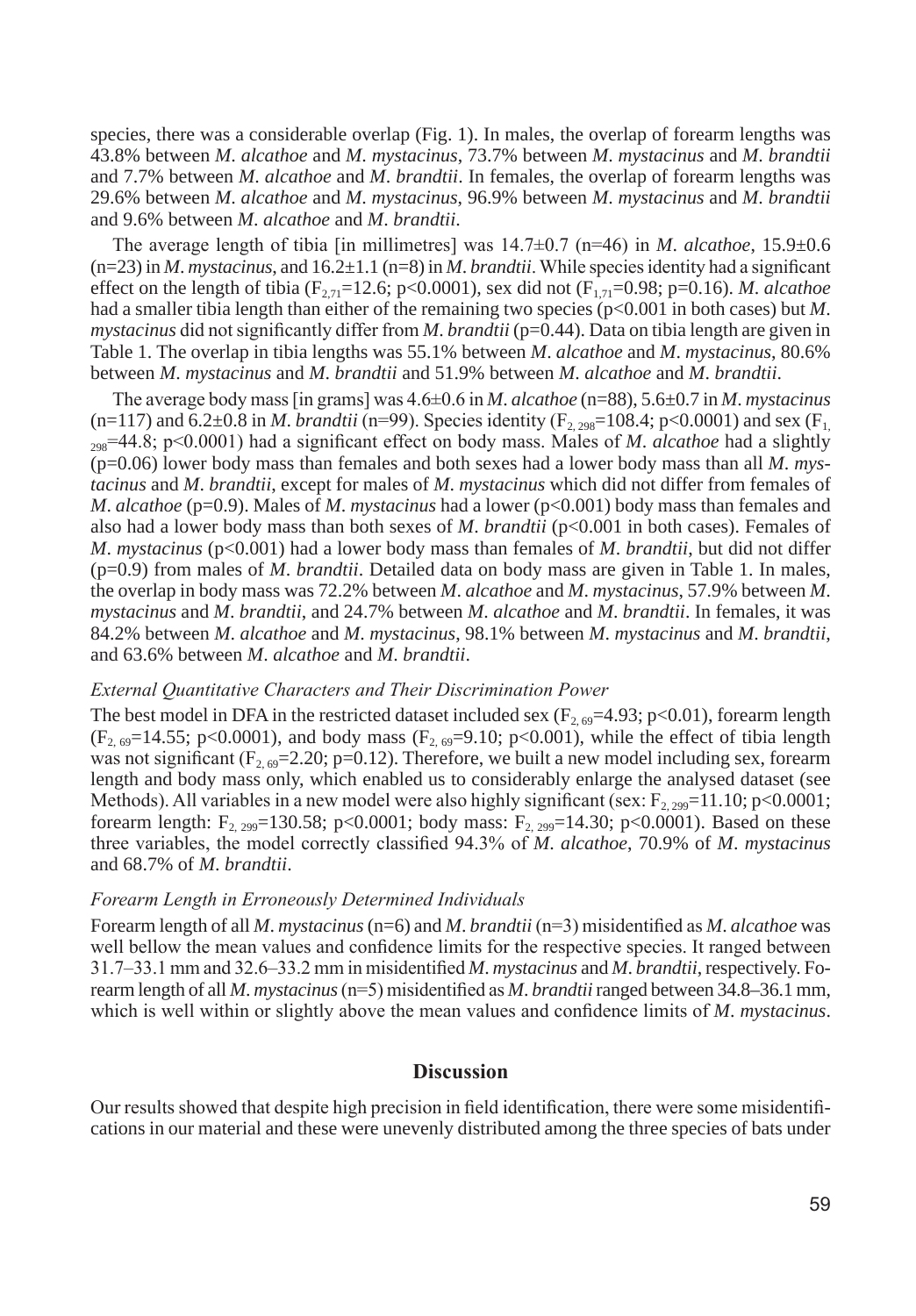study. While no *M*. *alcathoe* was confused with the other two species, 11/132 individuals (8.3%) of *M*. *mystacinus* were confused with either *M*. *alcathoe* (4.5%) or *M*. *brandtii* (3.8%), and 3/128 individuals (2.3%) of *M*. *brandtii* were confused with *M*. *alcathoe*. This fact generally reflects the enormous phenotypic variation in the morpho-group, as well as the higher degree of overlap in external morphological characters between *M*. *mystacinus* and *M*. *brandtii* than between one of the latter species and *M*. *alcathoe*.

It is worth mentioning, however, that most of the erroneously identified bats (9/14) were captured and determined under busy circumstances, i.e. bat researchers were forced to quickly process a high number of individuals and, consequently, the error in determination could be higher than under usual conditions when a researcher can carefully inspect a captured bat. Furthermore, all individuals of *M*. *mystacinus* or *M*. *brandtii* that were confused with *M*. *alcathoe* were unusually small individuals and their size fell within the range of the latter species, which most probably affected the evaluation of the individual more than the other discrimination characters (e.g. ear colouration or dentition traits).

Spitzenberger et al. (2008) pointed out that as the fur and membrane colour of subadult individuals of *M*. *alcathoe* and *M*. *mystacinus* are similar, reliable records based on field identification should be restricted to adult individuals. However, despite our material consisted of a mixture of both adults and juveniles (the latter made up ca. 25% of all inds.), most of the misidentified bats in our analysis were adults. Hence we assume that the determination bias was mostly due to abnormal size (quantitative character) rather than to colouration (qualitative character).

Our analysis revealed that the three species significantly differ in forearm length, tibia length as well as body mass and that there is no overlap of forearm length values lying within 95% confidence limits when sex is taken into account. Application of these values as determination criteria may further improve the reliability of field determination for populations from Central Europe. Although the combination of sex, forearm length and body mass alone is not sufficient for a reliable discrimination among the three species (cf. ca. 69–94% correctness in determination by the results of DFA), inclusion of further discrimination characters (particularly the qualitative ones, see Introduction) may obviously largely improve precision as demonstrated by ca. 92–100% correct field determination in our study.

It is virtually useless to compare our measurements with those published for *M*. *mystacinus* prior to the end of 20th century (e.g. Hanák 1965, 1970, 1971, Benda & Tsytsulina 2000) as they most probably contain mixed data for *M*. *mystacinus* and *M*. *alcathoe* (see also Benda et al. 2003). However, it is possible to carry out such comparison for the other two species. The forearm and tibia lengths of *M*. *alcathoe* in our material are in accordance with the values reported from other European countries, e.g. Slovakia (Benda et al. 2003, Danko et al. 2010), Spain (Agirre-Mendi et al. 2004), Poland (Niermann et al. 2007, Bashta et al. 2011), Czech Republic (Řehák et al. 2008), Austria (Spitzenberger et al. 2008), Germany (Schorcht et al. 2009) and Ukraine (Bashta et al. 2011). The overall variation in forearm length was somewhat larger than reported in the original species diagnosis by von Helversen et al. (2001) but smaller than reported by Dietz et al. (2007). The upper limits of body mass in our material (6.8 g for females) exceeded the values given by von Helversen et al. (2001) as well as those by Dietz et al. (2007). However, the values at the upper limit of the range were obtained from pregnant females.

Also in *M*. *brandtii* our data on forearm and tibia lengths and body mass well correspond with the published information (e.g. Hanák 1965, 1970, 1971, Benda & Tsytsulina 2000, Dietz et al. 2007). Only the lower limit in forearm length in our material was somewhat smaller than in majority of the above cited studies.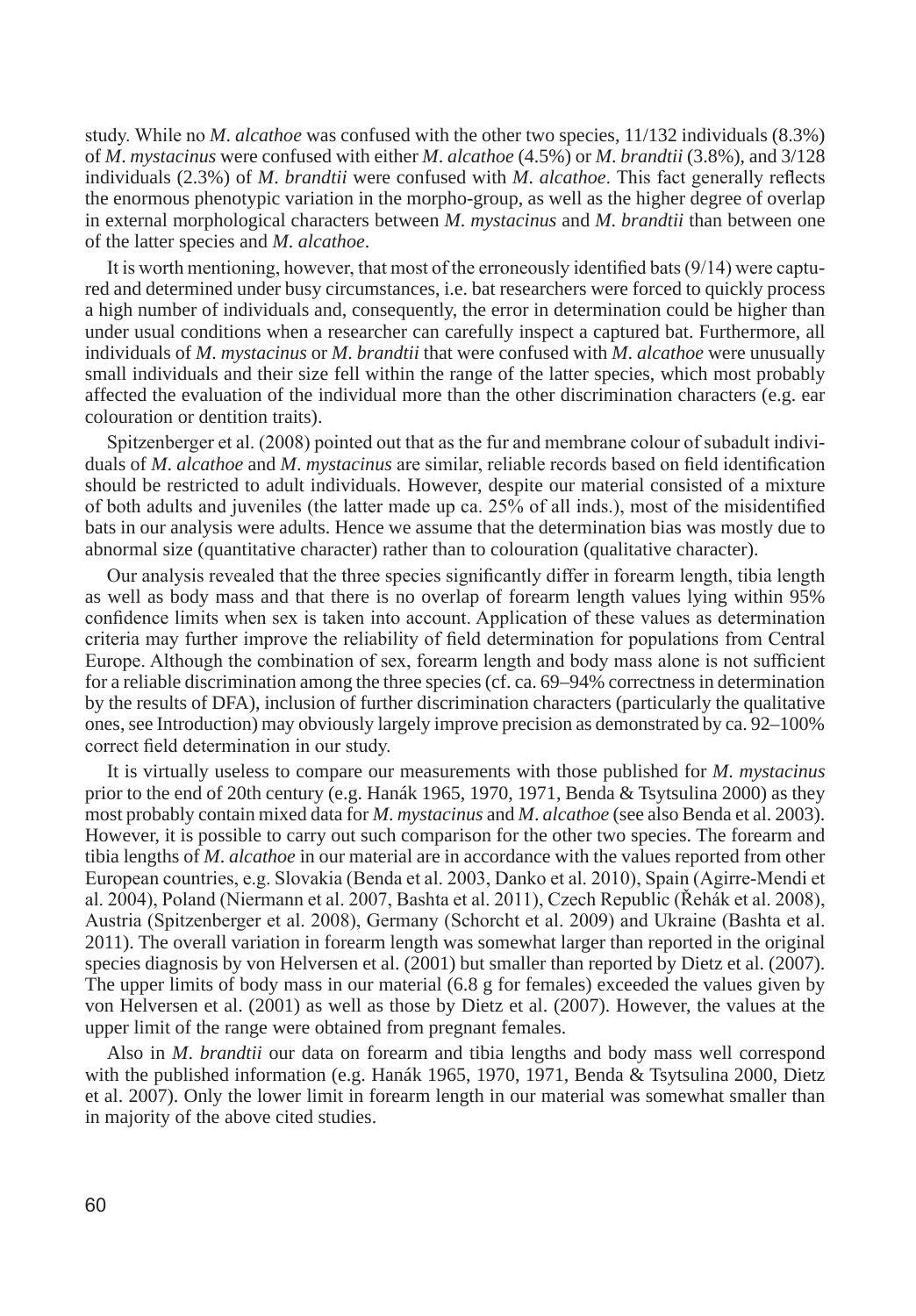## **Souhrn**

**Spolehlivost určení tří kryptických druhů netopýrů (***Myotis alcathoe***,** *M. mystacinus***,** *M. brandtii***) podle vnějších znaků a jejich základní biometrické údaje: zkušenosti z České republiky**. Netopýr alkathoe, netopýr vousatý a netopýr Brandtův jsou nepříbuzné, ale morfologicky velmi podobné druhy žijící sympatricky na většině evropského území. Přestože v rámci terénní praxe jsou tyto druhy dnes víceméně rutinně odlišovány na základě vnější morfologie, doposud nebyla provedena žádná analýza, která by spolehlivost takovéhoto určování ověřila. Cílem naší studie bylo (1) pomocí molekulárně genetických metod ověřit správnost terénního určení druhu, (2) porovnat proměnlivost základních a v terénu standardně zaznamenávaných vnějších rozměrů (délka předloktí a holeně, tělesná hmotnost) a (3) ověřit spolehlivost jejich použití pro správné druhové určení na základě materiálu z území České republiky.

Čtrnáct z celkem 359 jedinců (3,9 %) těchto tří druhů bylo v terénu určeno nesprávně. Osm procent z počtu 113 jedinců původně určených jako *M*. *alcathoe* náleželo ve skutečnosti k jednomu ze dvou ostatních druhů (6 *M*. *mystacinus*, 3 *M*. *brandtii*). U všech jedinců (celkem 121) určených jako *M*. *mystacinus* byla správnost tohoto určení potvrzena. U pěti ze 125 jedinců (4 %) původně určených jako *M*. *brandtii* byla pomocí molekulárně genetických metod přiřazena druhová příslušnost k *M*. *mystacinus*. Většina chybně určených zvířat byla tvořena dospělci, avšak v případě záměn s *M*. *alcathoe* velikostně výrazně podprůměrnými jedinci. Dalším možným faktorem nesprávného určení (kromě samotné matoucí velikosti) mohla být skutečnost, že většina nesprávně identifikovaných jedinců byla určována během odchytů, při nichž bylo zpracováváno velké množství netopýrů, čímž mohla být míra pozornosti výzkumníků ovlivněna.

Všechny tři studované druhy se vzájemně významně lišily v délkách předloktí a holeně i v tělesné hmotnosti, přičemž vzájemný překryv byl vždy nejmenší mezi *M*. *alcathoe* a *M*. *brandtii*. Nejlepší model pro mezidruhovou diskriminaci zahrnoval pohlaví, délku předloktí a váhu jedince. Na základě diskriminační analysy byla s využitím těchto tří proměnných správnost druhové determinace 69–94 %. Tato skutečnost zdůrazňuje nutnost zohlednění nemetrických znaků (zbarvení srsti, čenichu, ucha, tvar a velikost tragu (kozlíku), penisu, a jednohrotých zubů), pro dosažení co možná nejvyšší míry spolehlivosti druhového určení těchto tří druhů.

#### **Acknowledgements**

We thank M. Andreas, T. Březinová, V. Hanák, H. Jahelková, M. Kipson, M. Lučanová, J. Neckářová, T. Svačina, M. Šálek, T. Vlasatá, A. Zieglerová for their help in the field. The research was supported by the Grant Agency of the Academy of Sciences of the Czech Republic (CR) (# KJB601410903) and the Ministry of Culture of the CR (# MK00002327201).

#### **References**

- AgiRRe-Mendi P. t., garcía-MudARRA J. l., Juste J. & ibáñez c., 2004: Presence of *Myotis alcathoe* Helversen & Heller, 2001 (Chiroptera: Vespertilionidae) in the Iberian Peninsula. *Acta Chiropterologica*, **6**: 49–57.
- bAshtA A. T., PisKoRsKi M., Mysłajek R.W., teRebA A., KuReK K. & sAchAnoWicz K., 2011: *Myotis alcathoe*  in Poland and Ukraine: new data on its status and habitat in Central Europe. *Folia Zoologica*, **60**: 1–4.
- bendA P. & tsYtsulinA K. A., 2000: Taxonomic revision of *Myotis mystacinus* group (Mammalia: Chiroptera) in the western Palearctic. *Acta Societatis Zoologicae Bohemiceae*, **64**: 331 – 398.
- BENDA P., RUEDI M. & UHRIN M., 2003: First record of *Myotis alcathoe* (Chiroptera: Vespertilionidae) in Slovakia. *Folia Zoologica*, **52**: 359–365.
- CORNUET J. M., PIRY S., LUIKART G., ESTOUP A. & SOLIGNAC M., 1999: New methods employing multilocus genotypes to select or exclude populations as origins of individuals. *Genetics*, **153**:1989–2000
- DANKO Š., KRIŠTÍN A. & KRIŠTOFÍK J., 2010: *Myotis alcathoe* in eastern Slovakia: occurrence, diet, ectoparasites and notes on its identification in the field. *Vespertilio*, **13–14**: 77–91.